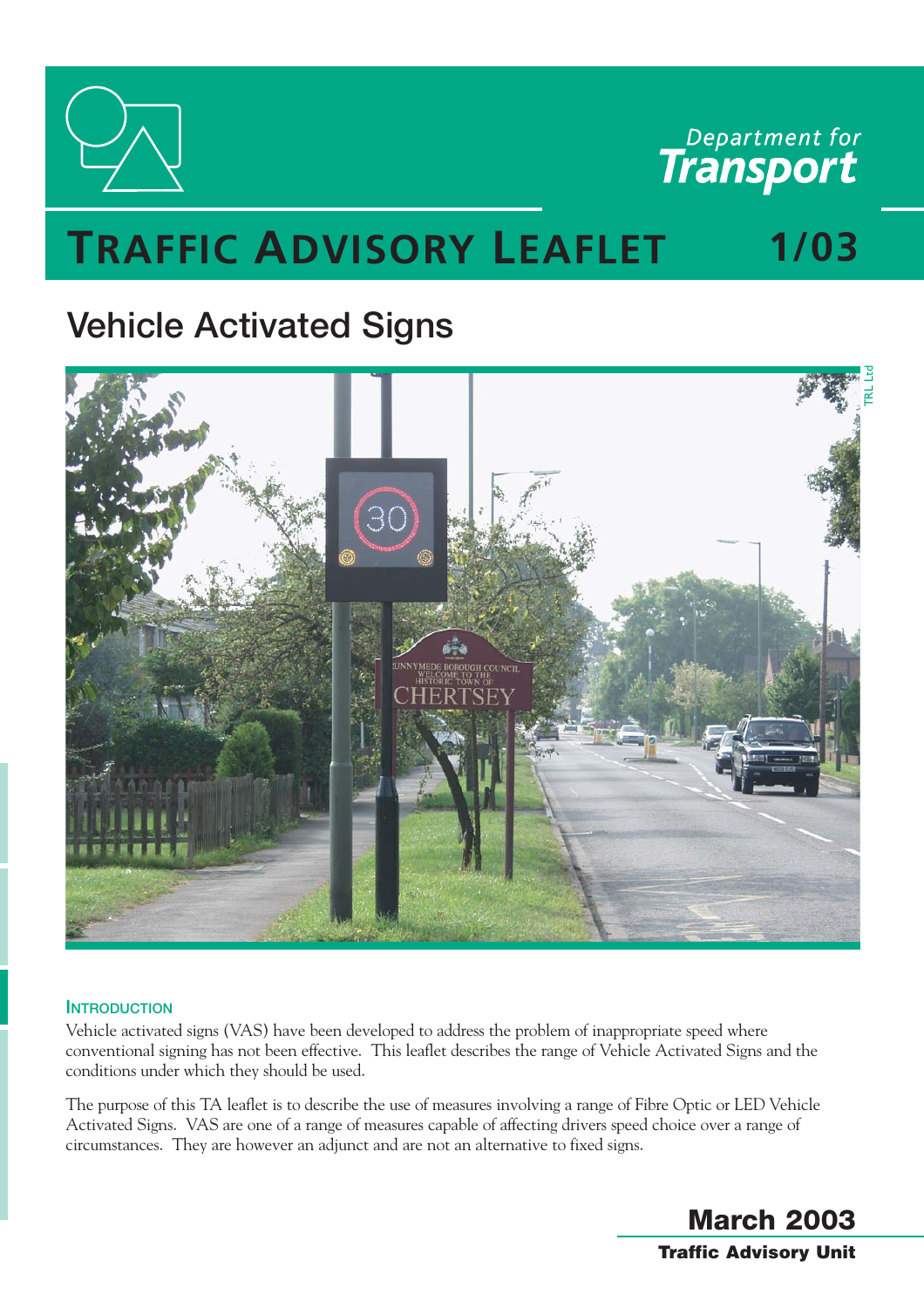### **BACKGROUND**

There is an established relationship between vehicle speeds and road accidents. On rural roads, driving too fast for the conditions is more likely to be a factor in accidents than exceeding the speed limit. Encouraging drivers to adjust their speed to suit the conditions is particularly important, since driver error is the major contributory factor in 95 per cent of accidents.

A range of rural road safety engineering measures, including vehicle activated signing, has been developed to encourage drivers to approach hazards such as bends and junctions at a safe speed, and to encourage them to comply with the speed limit, e.g. through villages. Drivers exceeding a set threshold speed trigger a sign indicating the specific hazard or the speed limit. This may be accompanied by the message "SLOW DOWN".

The latest generation of vehicle activated signs display a message (symbols and words) delineated by either fibreoptic cables or light emitting diodes (LEDs) mounted on the front panel of the sign. Different parts of the message or symbols can be shown in different colours. The sign face is provided with an automatic dimmer to reduce the intensity during night-time operation. When not activated by a vehicle, the sign remains blank (i.e. blacked out).

The signs used recently have been of two types:

- Speed enforcing;
- Warning of a hazard





A study of the effectiveness of over 60 installations on rural roads in Norfolk, Kent, West Sussex and Wiltshire has been conducted by TRL for the Department. The trial assessed the effect of the signs on speed and on injury accidents, and drivers' understanding of the signs (TRL Report 548 Vehicle activated signs – a large scale evaluation).

The signs appear to be very effective in reducing speeds, particularly those of the faster drivers who contribute disproportionately to the accident risk, without the need for enforcement such as safety cameras. In this study, a substantial accident reduction has been demonstrated.

# **APPLICATION GUIDELINES**

Vehicle activated signs are not a substitute for standard plate signing nor are they to be used as speed limit repeater signs. Vehicle activated signs will not normally target all drivers but rather that population exceeding the posted speed limit or a safe speed for the particular hazard. If used correctly they will be illuminated for only a proportion of drivers and are therefore not repeater signs.

Vehicle activated signs should be considered only when there is an accident problem associated with inappropriate speed that has not been satisfactorily remedied by standard signing and where safety cameras and related signs are not a cost effective or otherwise appropriate solution. Inappropriate speeds might include vehicle speeds on the approach to a hazard, such as a bend or junction, that are below the posted speed limit and consequently below the police enforcement thresholds.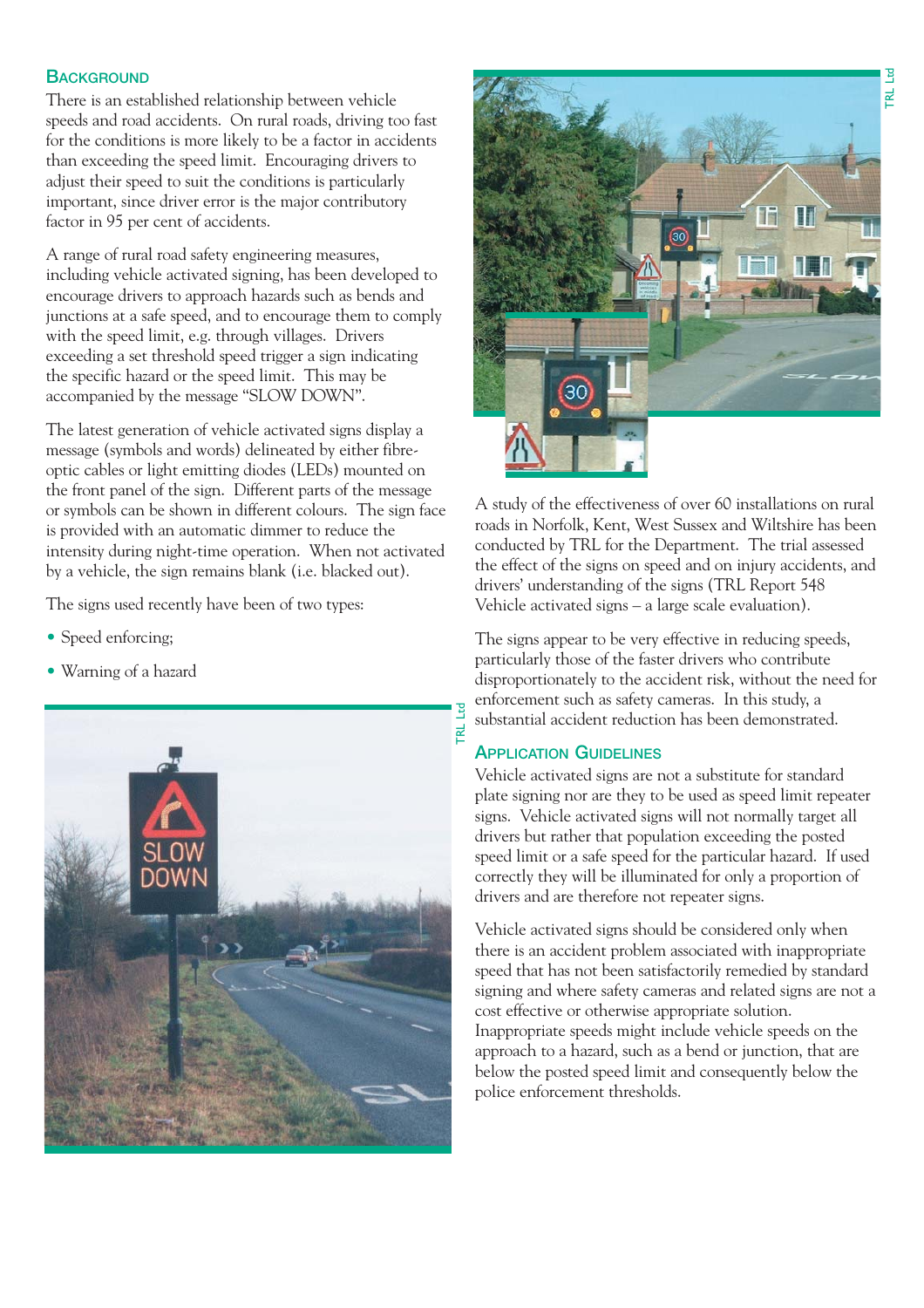## **INSTALLATION GUIDELINES**

Before the decision to install vehicle activated signs is made, it is important to undertake an audit of existing furniture, fixed signs, road condition and road markings to assess their standard and condition.

It is not recommended that vehicle activated signs are deployed unless it is clear that the problem cannot be remedied by improving the fixed signing. It should also be noted that vehicle activated signs are not a substitute for conventional signs and they should therefore only be used sparingly.

Detailed accident investigation should also be undertaken to identify the dominant accident patterns and confirm that vehicle activated signs are an appropriate remedial measure.

Site selection should also take into consideration the number of speed-related accidents and particularly inappropriate speed for the conditions, for example, on the approaches to bends and junctions. Monitoring of traffic speeds should be undertaken to establish that a problem with inappropriate speed exists.





The collection of speed data prior to the installation of the vehicle activated sign should enable the estimation of a suitable threshold speed for the sign to display the message. Speed thresholds for warning signs should be set at the 50th percentile speed measured before installation. For speed Funit signs the threshold should be set depending on road<br>conditions. (A reasonable benchmark would be the ACF<br> $\vec{E}$  guidelines on enforcement of 10% + 2mph; ie in a 30mph conditions. (A reasonable benchmark would be the ACPO guidelines on enforcement of 10% + 2mph; ie in a 30mph speed limit the threshold would be set at 35mph).

It is crucial that the speed monitoring detectors are installed as accurately as possible to minimise errors in speed measurement.

The cost of running mains power to the installation should be investigated at an early stage of planning in order to make contingencies for an alternative power source (solar panels/wind powered generators) if the costs are too high. However, it is important that alternative energy sources are assessed for their impact on the visual environment and increased susceptibility to vandalism and theft.

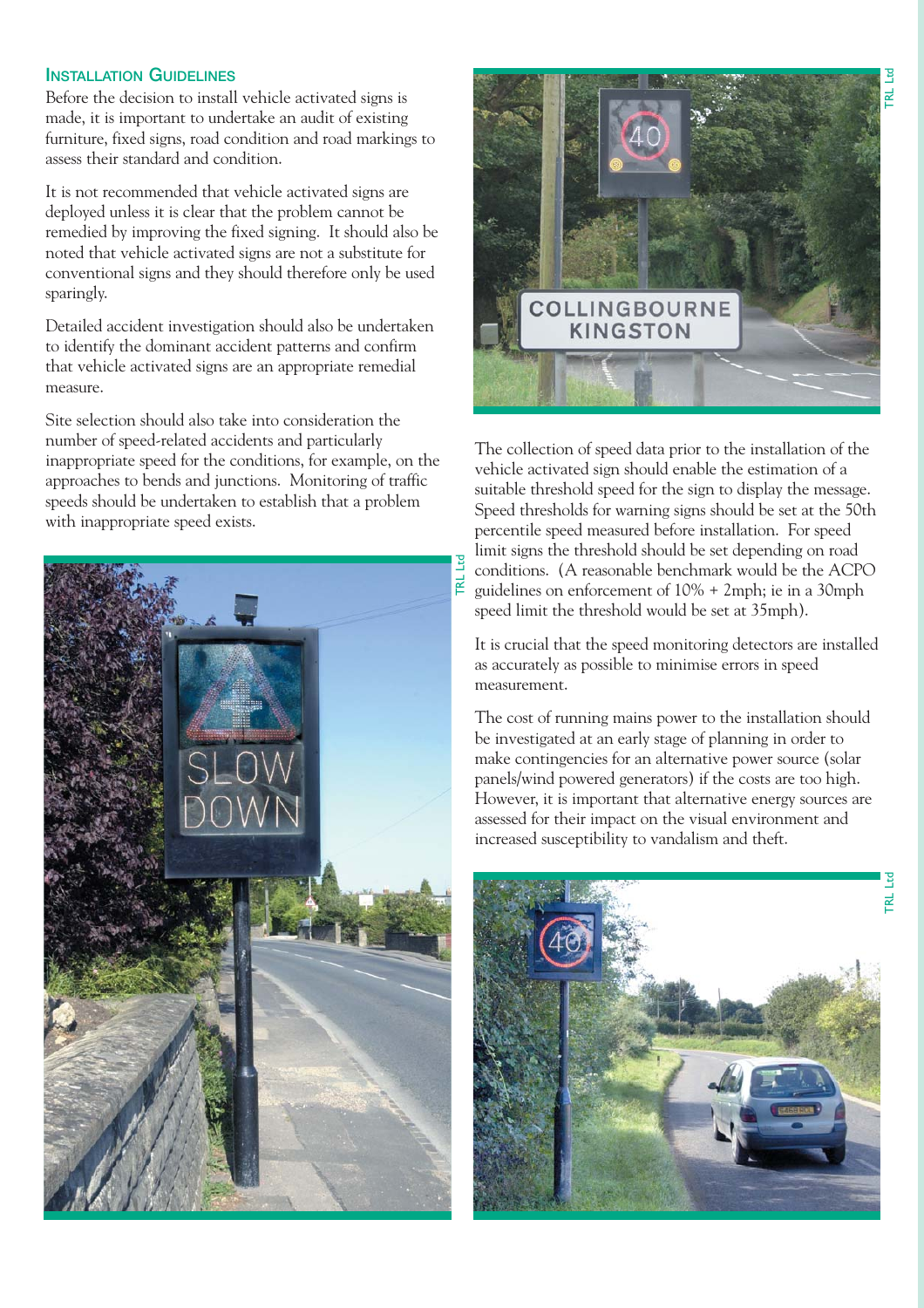# **SIGNS PRESCRIBED IN TRAFFIC SIGNS REGULATIONS & GENERAL DIRECTIONS 2002**

Regulation 58 Traffic Signs Regulations & General Directions 2002 permits any prescribed sign in Schedules 1-5, 7, 11 or 12 to be used as a VAS.

A limited range of warning signs are allowed in combination with a "SLOW DOWN" plate and will not require special authorisation. These are:





504.1 (Crossroads ahead) 505.1 (T-Junction ahead) 506.1 (Side road ahead)





507.1 (Staggered junction ahead) 510 (Roundabout ahead) 512 (Bend ahead)







512.1 (Junction on bend ahead) 512.1 (Junction on bend ahead) 513 (Double bend ahead)



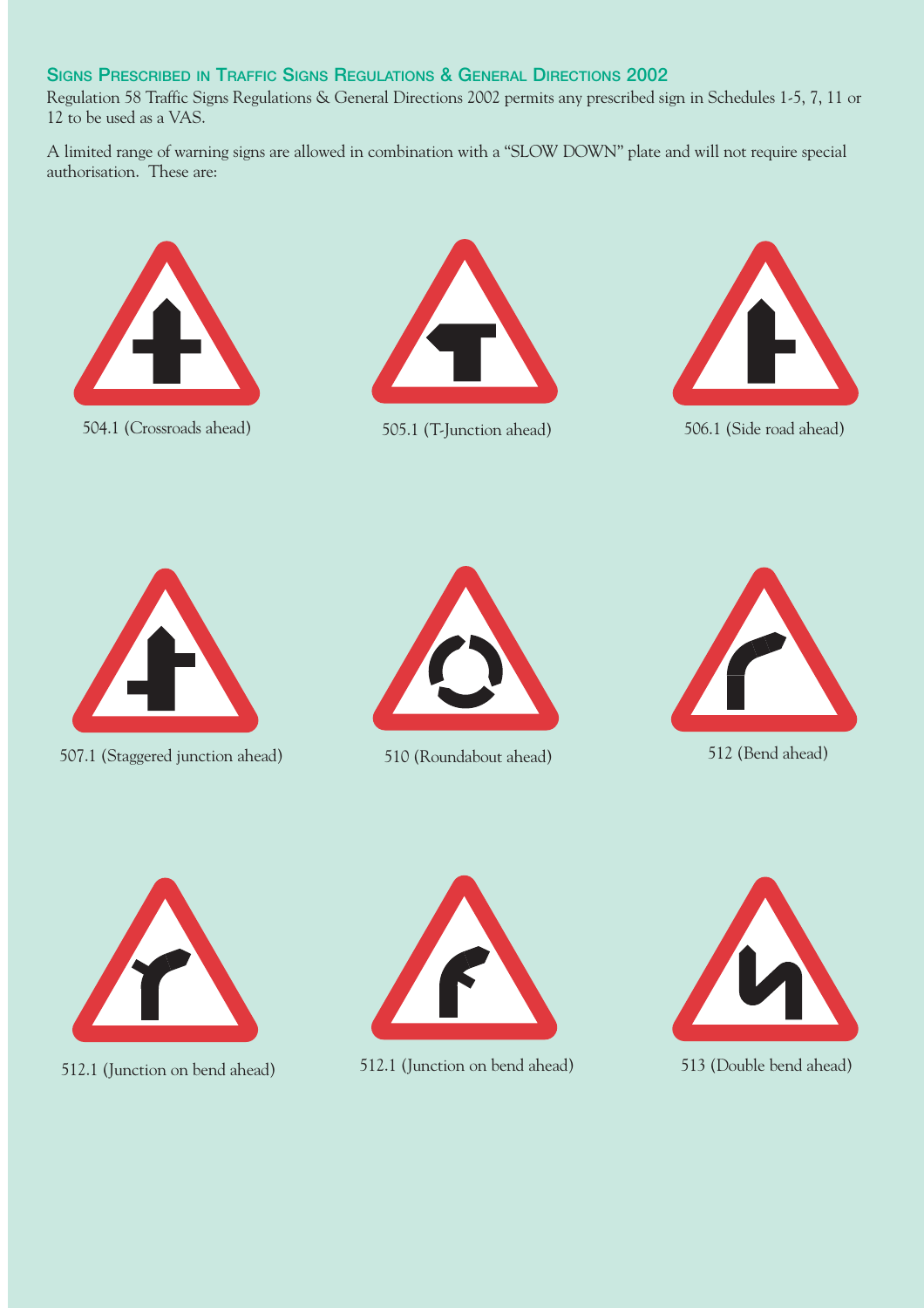Before installing a vehicle activated warning sign, local authorities should ensure that the permanent fixed warning sign, sited in advance of the VAS, is correctly and appropriately placed. The siting distance should be in accordance with Chapter 4 of the Traffic Signs Manual and will depend upon the 85th percentile approach speed. For example, if the 85th percentile speed is 60mph, the sign will be approximately 245 metres from the hazard. If the 85th percentile speed is 40mph, the sign will be approximately 100 metres from the hazard.

Traffic engineers should note that placing hazard warning signs too close to the hazard could render them ineffective. The use of rectangular yellow backing boards can help to make signs more conspicuous (see chapter 7 of Traffic Signs Manual paras 14.22 - 14.26).

Once the permanent signs have been correctly installed and if the problem with the associated hazard persists, a VAS can then be considered. It is important that the VAS is also correctly sited. If it is too far from the hazard, it is possible that the association between the sign and the hazard will not be made. If it is too close, it leaves a very short response time. Where signs are designed to draw attention to a hazard, they should be installed 50-100 metres in advance of that hazard, to give the driver time to respond.

Signs must not contain non-standard pictograms or messages (i.e. those not prescribed in the Traffic Signs Regulations), to avoid causing ambiguity and confusion to drivers.

Diagram 670 when displaying 20, 30, 40 or 50 may also be used with a "SLOW DOWN" plate. The purpose in this case is to remind the driver of the speed limit in force and the VAS should therefore be set to activate as close as possible to the speed limit. Because the sign will only be activated when the limit for the road is exceeded, it does not constitute as a repeater.

The camera symbol, Diagram 879 (TSRGD 2002) can also be used in light emitting colour inverted format without special authorisation. It cannot however be used with a "SLOW DOWN" plate

Signs other than the above may not be used without special authorisation from the Department for Transport or equivalent devolved administration. When considering installing VAS, local authorities and sign manufacturers must ensure that the signs and equipment are compliant with the relevant regulations:

- Regulation 58 of the Traffic Signs Regulations 2002.
- Direction 56 (type approval) of the Traffic Signs General Directions 2002.
- Functional specification for the optical performance of discontinuous variable message signs – TR 2136 Issue C, March 2002, Highways Agency.

#### **VARIABLE MESSAGE SIGNS (VMS)**

The TRL on behalf of the Department carried out some work on the issue of VMS outside schools. Several sites were selected and monitored using various types of roads with differing speed limits. Typically, the speed limit was lowered to 20mph one hour each side of school start and finish times. The results found that this measure as a speed reducing feature had little effect upon vehicle speeds. Added to this, the cost of installation (a VMS would be required on all approach roads as well as the road on which the school is situated) led to the conclusion that they offered poor value for money. Any request for authorisation is therefore unlikely to receive approval.

#### **MAINTENANCE**

The operational efficiency of VAS requires that regular maintenance is carried out. This involves cleaning the sign face, removing any obstructing foliage and in particular ensuring that the vehicle detection system is functioning correctly. It is suggested that a six monthly inspection is carried out at all VAS locations.